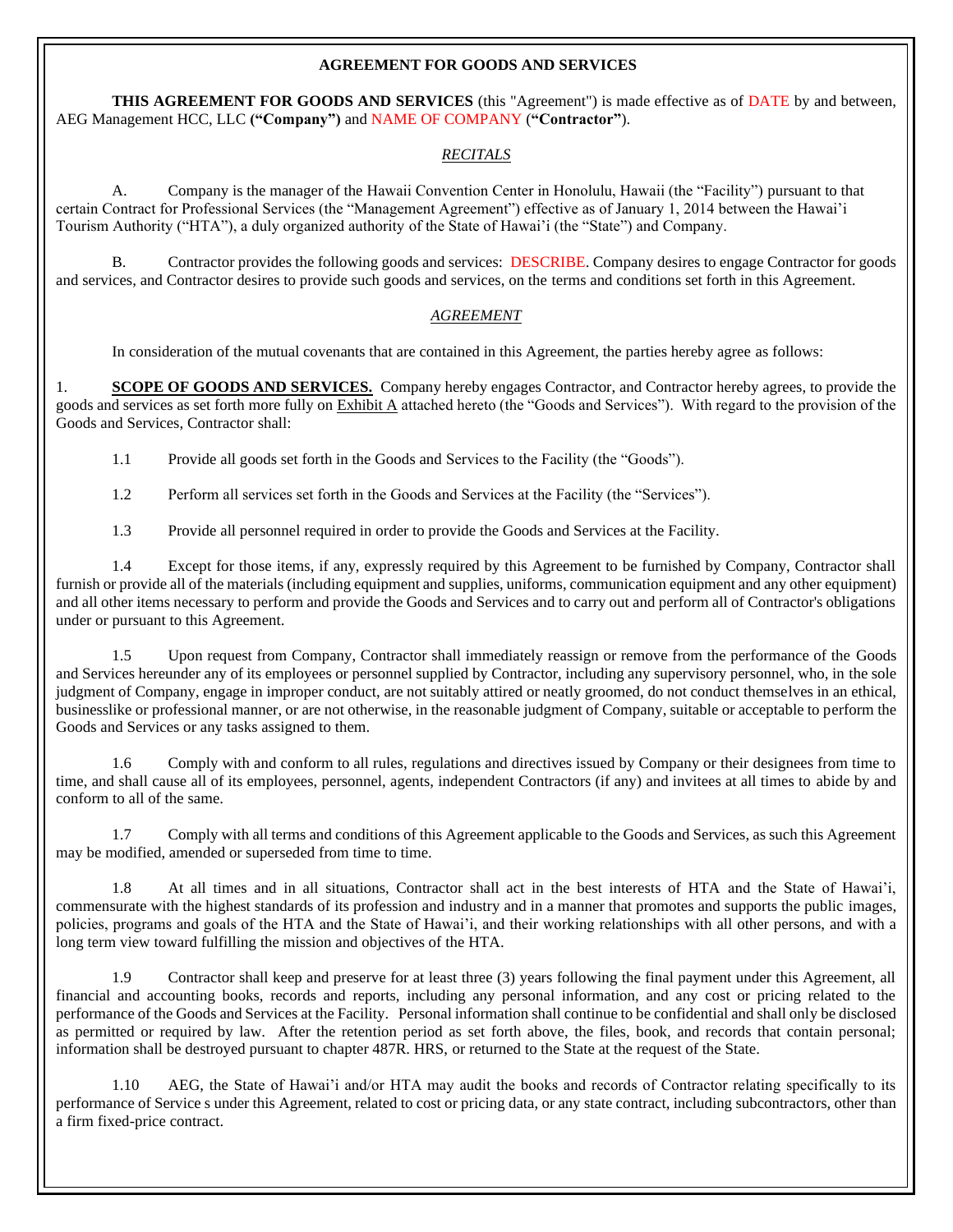1.11 No person performing work under this Agreement shall engage in any discrimination that is prohibited by any applicable federal, state or county law.

1.12 To the extent applicable to the Goods and Services, Contractor shall comply with the provisions of the Hawai'i Convention Center Health and Safety Procedures Section 1 – Contractor Policy as set forth on Exhibit B attached hereto and made a part hereof.

1.13 Prior to the execution of the Agreement, Contractor must furnish proof of compliance with the requirements of HRS § 103D-310(c), including, without limitation, the following:

- **a. Chapter 237, tax clearance;**
- **b. Chapter 383, unemployment insurance;**
- **c. Chapter 386, workers' compensation;**
- **d. Chapter 392, temporary disability insurance;**
- **e. Chapter 393, prepaid health care; and**
- **f. Proof that Contractor is:**
	- **i. Registered and incorporated or organized under the laws of the State, hereinafter referred to as a "Hawaii business"; or**
	- **ii. Registered to do business in the State, hereinafter referred to as a "compliant non-Hawaii business".**

#### **Contractor must furnish a Certificate of Vendor Compliance and a certificate of insurance demonstrating compliance with any HRS vendor insurance requirements.**

2. **TERM.** The term of this Agreement shall commence as of the effective date hereof and shall terminate on DATE ("Term"), unless extended by the written agreement of the parties or this Agreement is sooner terminated in accordance with the terms and conditions of this Agreement.

3. **COMPENSATION.** As full and complete compensation and consideration for all of the Goods and Services to be provided by Contractor under or pursuant to this Agreement, Company shall pay to Contractor the compensation as set forth on Exhibit A attached hereto.

All sums due to Contractor under this Agreement shall be paid by Company to Contractor within thirty (30) days following receipt by Company of an invoice from Contractor fully describing the work performed, including the number of hours worked by Contractor personnel, if applicable, rates pursuant to this Agreement, taxes, if any, and the compensation due to Contractor.

4. **SAFETY AND LEGAL REQUIREMENTS; AUTHORITY; WARRANTIES.** Without in any way limiting any other term or provision of this Agreement or any obligation of Contractor hereunder, Contractor shall do or cause to be done all of the following:

(a) perform all services set forth in the Goods and Services in a first-class manner that shall protect the health and safety of all patrons, employees and other users of the Facility; (b) adhere to all laws, policies, rules, and regulations applicable to the Contractor and to the Services to be provided by Contractor pursuant to this Agreement; (c) if an authorized management person of Company is not available, then contact the proper local authorities for assistance at the Facility when such assistance is appropriate for safety; (d) obtain, maintain and comply with all licenses, permits and franchises or approvals from any governmental authority that may be required to enable Contractor to perform all of the requirements set forth in the Goods and Services and fulfill all of its obligations under this Agreement, which may include a Certificate of Vendor Compliance and (e) comply with the provisions of the Hawai'i Convention Center Health and Safety Procedures Section 1 – Contractor Policy as set forth on Exhibit B

Contractor further represents and warrants that (A) it is a licensed contractor; (B) it holds all requisite licenses to perform the work contemplated hereby in the jurisdiction in which the Facility is located; (C) it has the full right and authority to enter into and fully perform this Agreement in accordance with its terms; (D) this Agreement constitutes a valid, binding and enforceable agreement of Contractor; and (E) the execution, delivery and performance of this Agreement by Contractor will not violate the provisions of any agreement to which it is a party or by which it is bound.

All Goods shall be owned by Company and any and all warranties applicable to such Goods shall be enforceable by Company or shall be transferred by Contractor to Company. If applicable.

Contractor warrants to Company the following:

(a) General Warranty. All Goods and Services furnished under this Agreement shall be of good quality, free from faults and defects and in conformance with this Agreement and all plans, specifications, drawings or other supplements concerning the Goods and Services approved in writing by Company. Contractor shall promptly make good at its cost any and all defects that appear during the Term (or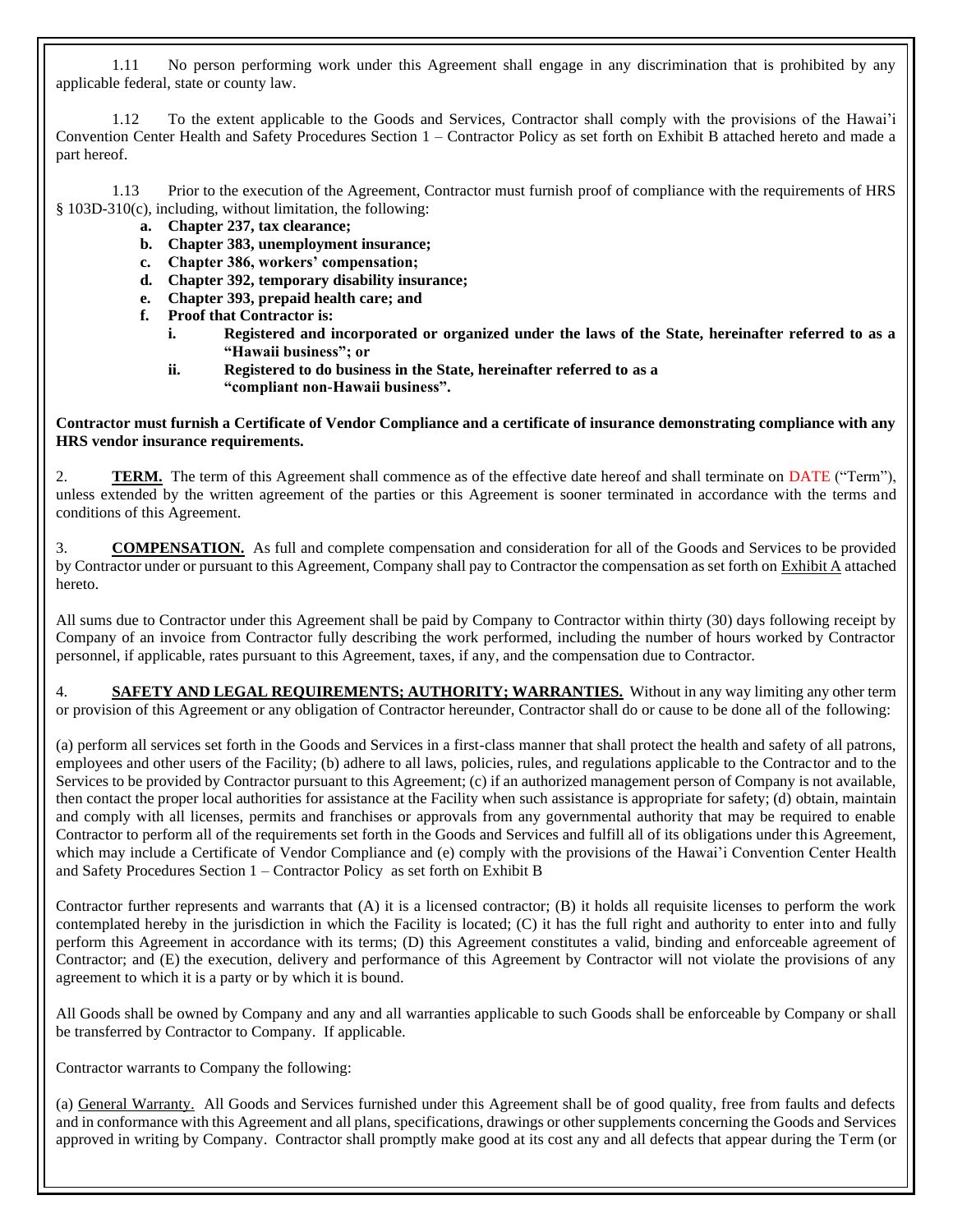such longer time as may be set forth Agreement from the date of final completion, including any punch list work. The terms of this warranty shall not be construed to limit any other remedies available to Company at law or in equity, under specific warranties, or under this Agreement. Contractor certifies that it has reviewed, observed and accepted as suitable for its work the existing conditions at Facility and the Agreement, and warrants that the Compensation (as defined in Exhibit A) includes all sums necessary to perform the Goods and Services under the conditions indicated by Contractor's review and observation of Facility and the Agreement.

(b) Equipment Warranty. If the furnishing or provision of equipment is part of the Goods and Services, Contractor hereby represents, warrants and covenants to Company that: (a) all equipment and materials will be free from defects in workmanship and material and conform in all material respects to all specifications provided by Company, (b) all equipment and materials shall be new and of high quality material and shall be free of faults, defects, liens and encumbrances except for liens or encumbrances arising in the normal course of business by operation of law that are not at the particular time in question due and delinquent, (c) the equipment and materials shall comply with all laws and regulations applicable to the same, and (d) the equipment and materials are fit for its intended purpose.

5. **INDEMNIFICATION.** Contractor agrees to indemnify, defend and forever save and hold harmless Company, AEG Management HCC, LLC, AEG Venue Management Holdings, LLC, ASM Global Parent, Inc., State of Hawaii, Hawaii Tourism Authority (HTA), and their respective affiliates, licensees, lenders and contractors, as well as each of their respective officers, directors, partners, members, shareholders, employees, agents, representatives, successors and assigns, (sometimes collectively referred to herein as the "Company Indemnitees" and individually as a "Company Indemnitee"), from and against any and all damages, claims, losses, demands, costs, expenses (including attorneys, fees and costs), obligations, liens, liabilities, actions and causes of action, threatened or actual, which any one of the Company Indemnitees may suffer or incur arising directly or indirectly out of or in connection with the Goods, performance of the Services or the failure of Contractor to perform the Services in accordance with the terms of this Agreement or any act or omission of the Contractor, including its employees, officers, agents or subcontractors. The foregoing indemnification shall survive any termination or the expiration of the term of this Agreement.

6. **INSURANCE.** Without in any way limiting or altering the indemnification requirements of Contractor under or pursuant to this Agreement, Contractor shall, at its sole expense, procure and at all times maintain during the term of this Agreement all of the following insurance:

- (a) Contractor agrees, at its sole expense, to procure and maintain during the Term of this Agreement: (i) Commercial General Liability insurance, on an occurrence form, including blanket contractual liability, products and completed operations coverage, fire legal liability coverage, personal & advertising injury coverage (including but not limited to libel, slander, defamation of character, and discrimination) for the mutual benefit of Contractor, Company and their Contractors, successors and assigns, against all claims for personal injury, death or property damage in or about the Areas arising in the amount of \$1,000,000 per occurrence, \$5,000,000 in the aggregate, (ii) Commercial Automobile Liability insurance, on an occurrence basis covering all owned, non-owned, hired and leased vehicles with a limit of not less than \$1,000,000 per occurrence covering bodily injury and property and physical damage; and (iii) following form Umbrella or Excess Liability coverage with a limit of \$4,000,000 per occurrence in excess of \$1,000,000; (*iii) following form Umbrella or Excess Liability coverage with a limit of \$10,000,000 per occurrence in excess of \$1,000,000 for Security providers;*
- (b) The insurance policies set forth in (a) above shall name as Additional Insureds each of the Company Indemnitees (as set forth in Section 5 above), their respective affiliates, vendors, lenders and Contractors, as well as each of their respective officers, directors, partners, members, shareholders, employees, agents, representatives, successors and assigns. All such insurance shall be primary and non-contributing to insurance maintained by Company.
- (c) Contractor agrees, at its sole expense, to procure and maintain during the term of this Agreement, Workers Compensation insurance in accordance with statutory limits and Employers Liability at a limit of \$1 million per occurrence covering all employees, performers, participants and other personnel of Contractor (other than such persons as are employed by Company and its respective affiliates), which shall be evidenced on the certificate of insurance required to be provided in accordance with Section 10(f  $\&$  g) below. Such insurance shall include a waiver of subrogation in favor of Company.
- (d) To the extent applicable, Contractor shall obtain and maintain a Personal Property Floater and/or Miscellaneous Equipment insurance coverage on all of Contractor's personal property, trade fixtures, and Contractor's owned alterations, utility installations and third party property damage. Such insurance shall be full replacement cost coverage with a deductible of not more than \$2,500.00 per occurrence. The proceeds from any such insurance shall be used by Contractor for the replacement of personal property, tools & equipment. Contractor shall provide Company with written evidence that such insurance is in force and shall causes its insurers to a waiver of subrogation in favor of Company.
- (e) Company makes no representation that the limits or terms of coverage of insurance specified herein are adequate to cover Contractors property, business operations or obligations under this Agreement.
- (f) The insurance shall provide for coverage from commencement of work or occupancy of the premises. There will be no charge to Company for such coverage and a certificate of insurance evidencing such coverage shall be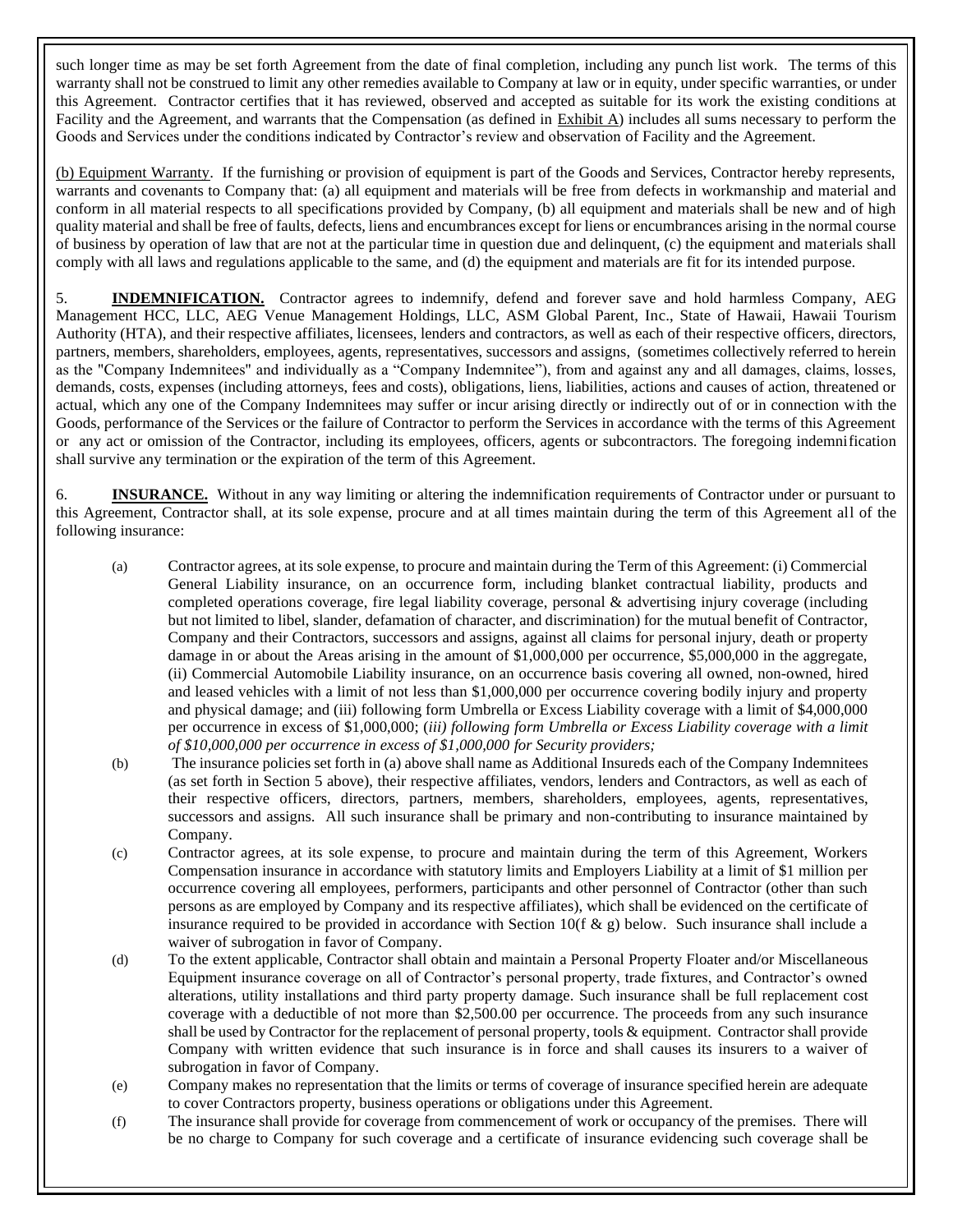furnished to Company. Said policy of insurance and endorsements shall provide that the policy of insurance cannot be canceled without 15 days prior written notification to Company. Said insurance shall not restrict or limit the coverage of the additional insureds. If Contractor fails to provide Company with the required certificate of insurance at least five (5) business days prior to the commencement of work or occupancy of premises, Company may, in its sole and absolute judgment, either (i) acquire, at Contractors expense, such insurance as Company determines in its sole judgment to be necessary in order to protect the Company Indemnitees from any of the matters to be covered under subparagraph (a) above, or (ii) treat such failure as a default by Contractor and terminate the Agreement.

- (g) All insurance shall be effected by valid and enforceable policies issued by insurers of responsibility, licensed to do business in the Hawaii, such responsibility and the insuring agreements to meet with the reasonable approval of Company. An insurer with a current A.M. Best rating of at least AVI or better shall be deemed to be acceptable. Receipt by Company of a certificate of insurance, endorsement or policy of insurance which is more restrictive than the contracted for insurance shall not be construed as a waiver or modification of the insurance requirements above or an implied agreement to modify same nor is any verbal agreement to modify same permissible or binding. Any agreement to amend this provision of this Agreement must be in writing signed by the parties.
- (h) At the request by Company, Contractor shall promptly furnish loss information concerning all liability claims brought against Contractor (or any other insured under Contractors required policies), that may affect the amount of liability insurance available for the benefit and protection of the Company Indemnitees under this Agreement. Such loss information shall include such specifics and be in such form as Company.
- (i) Contractor shall require and verify that all subcontractors maintain insurance meeting all the requirements as broad as stated herein and that they name Contractor and Company Indemnitees as Additional Insureds.
- (j) All insurance coverage available to Contractor and any available proceeds in excess of specified minimum limits shall be available to Company.

7. **LIENS.** Contractor shall be responsible for the satisfaction or payment of any liens for any provider of, among other things, work, labor, material or services claiming by, through or under Contractor. Contractor shall also indemnify, hold harmless and defend the Company Indemnitees against any such liens, including attorneys' fees and costs. Contractor shall not cause, suffer or authorize any lien, claim, or other encumbrance to be filed against the Facility or underlying property in connection with Contractor's Services or the exercise of any right or privilege of Contractor under this Agreement. If Company notifies Contractor that such a lien has been filed against the Facility or underlying property by Contractor or any Contractor performing work at the Facility at Contractor's request, then Contractor shall promptly have the lien bonded or removed and released of record at Contractor's sole cost and expense, no later than ten (10) days after notice thereof.

If Contractor fails to do so, Company has the right to retain out of any payment then due or thereafter to become due, an amount sufficient to discharge the lien and reimburse Company for all of its costs and expenses in connection therewith, including reasonable attorneys' fees and costs. Notwithstanding the foregoing, Contractor shall defend, indemnify and hold harmless Company and all other Company Indemnitees from all such mechanic's or similar liens, claims and encumbrances arising out of Contractor's performance of the Services. Upon request of Company, Contractor shall furnish evidence satisfactory to Company regarding payment of all of Contractor's obligations under this Agreement by supplying Company with appropriate releases of liens executed by all applicable materialmen, suppliers and subcontractors and proof of payment of all Federal, state and local taxes and other required fees. Company reserves the right to check with the materialmen, suppliers and subcontractors to determine the current status of indebtedness, and may, upon reasonable evidence of a claim of non-payment by a subcontractor, supplier or materialman, make checks jointly payable to Contractor and the materialmen, subcontractor or supplier, said sums to be deducted from amounts owing to Contractor. This contractual right of Company to pay Contractor by joint check is solely to protect Company from mechanics' lien rights and shall not be construed to create any rights in third parties against Company, or any obligations of Company to any third parties. Contractor shall furnish from time to time, upon request of Company, an affidavit specifying the names of all materialmen, suppliers and subcontractors furnishing labor, services or materials in connection with the Goods and Services.

8. **WAIVER BY CONTRACTOR.** Contractor agrees that Company shall not be responsible for any loss or damage to any property of Contractor resulting from fire, theft or any other cause unless due to the gross negligence or willful misconduct of Company and, except to the extent expressly provided herein, Contractor expressly assumes all risks of loss, damage or destruction of or to any of its property resulting from any such causes.

9. **TERMINATION.** This Agreement may be terminated by (i) Company at any time, with or without cause, upon 30 days' written notice to Contractor, (ii) Company immediately upon notice to Contractor if Company determines, in its sole discretion, that Contractor has failed to deliver any of the Goods required by this Agreement, any of the Services performed or to be performed by Contractor are unsatisfactory, or if Contractor fails, refuses or neglects to perform each and every one of the Services to be performed by Contractor under or pursuant to this Agreement or upon the breach by or failure of Contractor to perform any of its obligations or covenants under this Agreement, or (iii) Contractor upon the failure of Company to perform any of its material covenants and conditions hereunder which has not been cured within 30 days following written notice from Contractor to Company, or, if cure is not possible within said 30-day period, if Company has not taken meaningful steps within such time period to cure such default. Further, if the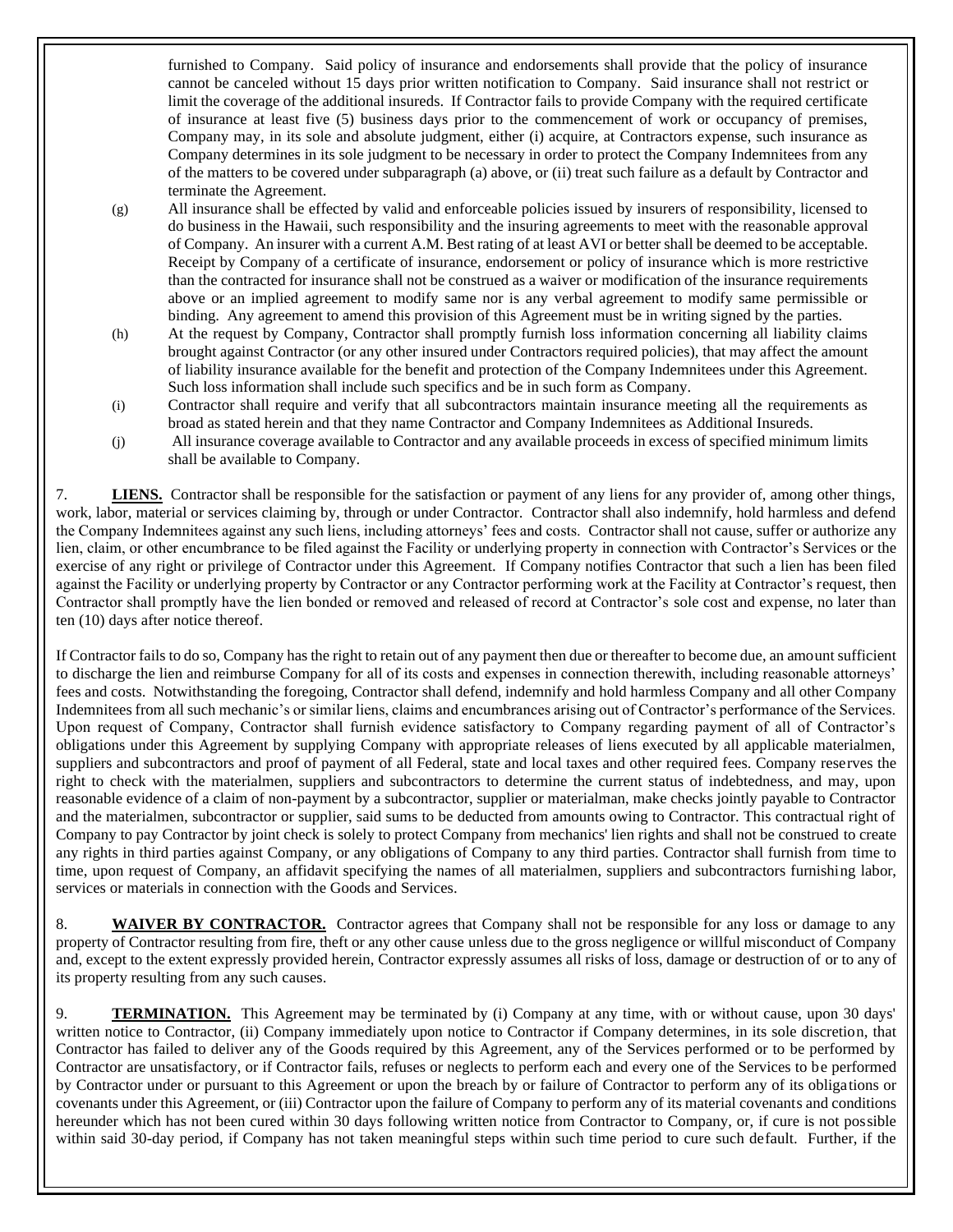Management Agreement is terminated, this Agreement shall automatically terminate. Following any termination of this Agreement, Company shall only be required to pay to Contractor any compensation earned by Contractor for any Goods and Services satisfactorily delivered or performed by Contractor prior to the date of such termination.

10. **INDEPENDENT CONTRACTOR STATUS.** Contractor is engaged hereunder as an independent Contractor and as such shall be solely responsible for full compliance with all requirements under all laws and regulations now or in the future applicable to Contractor, its business affairs and its performance of its duties under or pursuant to this Agreement, including, without limitation, state and federal taxes applicable to this Agreement (including payroll taxes), unemployment insurance and other insurance applicable and necessary with respect to its employees and all of its duties and obligations as an employer. The relationship created by this Agreement is that of independent Contractors, and nothing contained in this Agreement shall be deemed or construed as creating any partnership, joint venture, employment relationship, agency or other relationship between the parties or to make Company liable for the debts or obligations of Contractor. No officer, employee, agent, or servant of Contractor shall be deemed at any time to be an employee, servant, or agent of Company for any purpose whatsoever. Contractor shall require all of its personnel to refrain from making any representation by word or conduct whereby any other person might understand or believe that such persons are employees, agents, or servants of Company.

11. **INTELLECTUAL PROPERTY.** Contractor agrees that (i) nothing in this Agreement is intended to convey any ownership or other rights in the trademarks, service marks, copyrights or other intellectual property rights of Company, its affiliates' intellectual property rights or to the Facility or any of the events taking place at the Facility (the "Trademarks"), (ii) ownership of all such Trademarks shall remain the property of Company, its affiliates, or the Trademark owner, as the case may be, and (iii) Contractor will not use any Trademarks under any circumstances without the prior written consent of Company or Trademark owner, which consent Company or Trademark owner may withhold in its sole and absolute discretion.

Contractor hereby irrevocably assigns to Company all of his right, title, and interest in and to the products and results of the Services and all other obligations furnished or rendered by Contractor hereunder of whatever kind and nature, including all audio, audiovisual and photographic materials produced by Contractor in connection herewith, all underlying elements and versions thereof, and all works of authorship of whatever kind and nature contained therein or created in connection therewith (the "**Works**") created by Contractor pursuant to this Agreement (the "**Copyrights**"), together with all extensions and renewals of the Copyrights, throughout the world. Contractor represents and warrants to Company that it is the sole author of all Works created pursuant to this Agreement and the sole owner of the Copyrights therein, and that to the extent that it uses any employees or other personnel to provide the Services under Section 1 of this Agreement, such persons will have no interest in and to any of the Copyrights. Contractor agrees to provide to Company, at Company's request, any further and separate assignments of the Copyrights in the Works or other documents, and to take such other and further actions, as may be necessary or useful to confirm, record, or otherwise manifest Company's sole ownership of the Copyrights in the Works. Contractor agrees that any invoice sent to Company pursuant to Exhibit A to this Agreement shall contain no language inconsistent with Company's sole ownership of the Copyrights in the Works. Company shall be deemed for all purposes the author of the Works and shall own all rights, title and interests therein (including, without limitation, all Copyrights and all renewals and extensions thereof) and the exclusive right, throughout the universe in perpetuity, to distribute, perform, exhibit and otherwise use and exploit any and all such rights in any and all media by any and all methods now known or hereafter devised.

12. **CONFIDENTIAL INFORMATION.** During the Term of this Agreement, Contractor and its officers, directors, shareholders, employees, agents, Contractors and representatives may gain access or be exposed to certain confidential and proprietary information relating to the business of Company or its affiliates. Contractor agrees, for itself and its officers, directors, shareholders, employees, agents and representatives, that all such confidential and proprietary information shall remain and be kept in strictest confidence and shall not be disclosed to or used by any person or entity without the prior written consent of Company, which consent may be withheld by Company in its sole and absolute discretion. The obligation to maintain confidentiality provided herein shall survive any termination or expiration of the Term of this Agreement and may be enforced by injunctive relief or other equitable or legal remedies without the necessity of proving inadequacy of legal remedies and without proving that Company or any of its affiliates or any of their respective officers, directors, shareholders, partners, employees, agents, Contractors or representatives would suffer irreparable harm as a result of a violation of such confidentiality obligation.

Pursuant to 18 USC § 1833(b), an individual may not be held liable under any criminal or civil federal or state trade secret law for disclosure of a trade secret: (a) made in confidence to a government official, either directly or indirectly, or to an attorney, solely for the purpose of reporting or investigating a suspected violation of law or (b) in a complaint or other document filed in a lawsuit or other proceeding, if such filing is made under seal. Additionally, an individual suing an employer for retaliation based on the reporting of a suspected violation of law may disclose a trade secret to his or her attorney and use the trade secret information in the court proceeding, so long as any document containing the trade secret is filed under seal and the individual does not disclose the trade secret except pursuant to court order.

13. **EFFECT OF AGREEMENT/ASSIGNMENT.** This Agreement shall be binding upon and shall inure to the benefit of the parties hereto and to their respective permitted successors and assigns; provided, however, that this Agreement may not be assigned by Contractor, nor may any of Contractor's duties hereunder be delegated, without the prior written consent of Company. Notwithstanding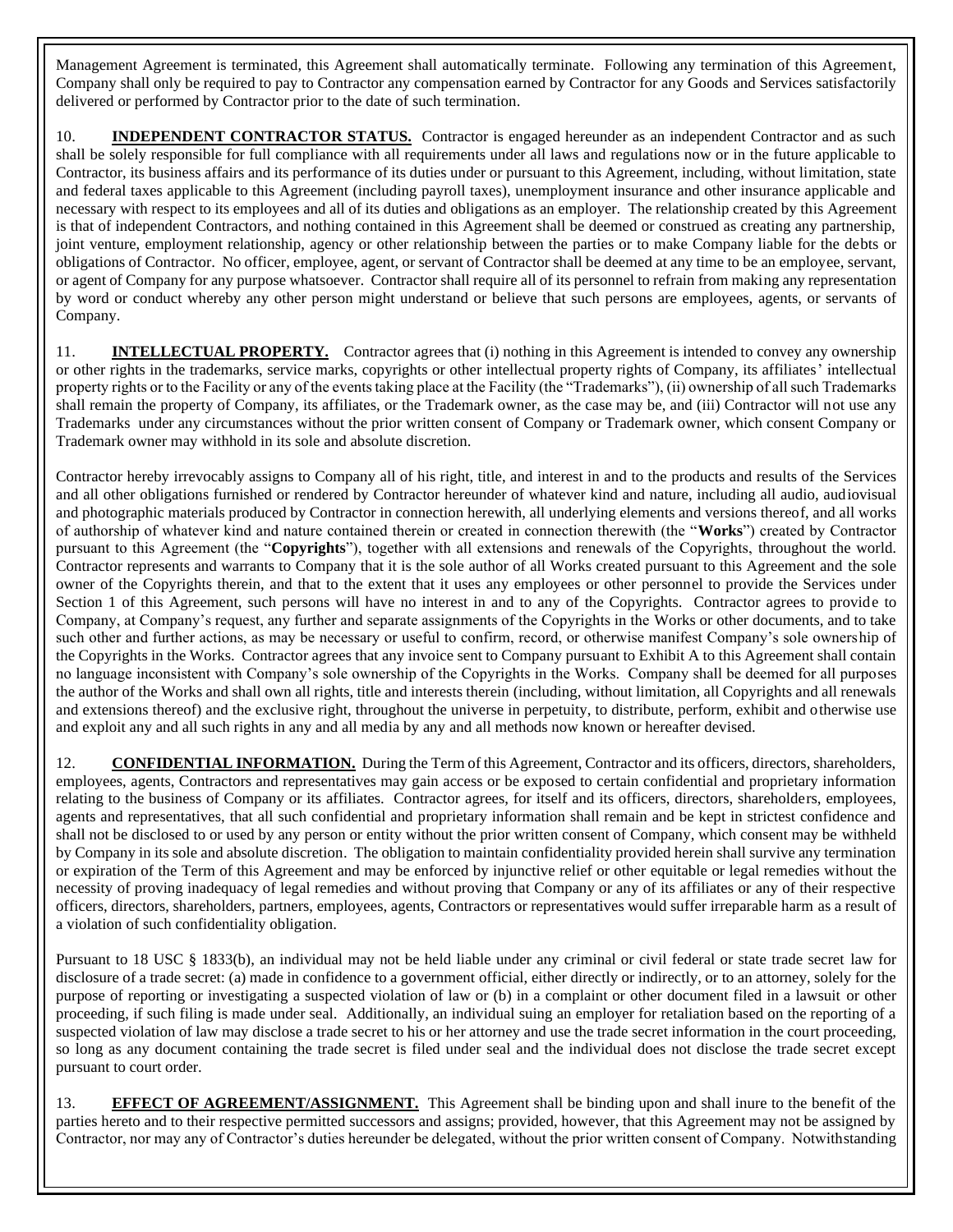any other term or provision of this Agreement, it is expressly understood and agreed by Contractor that Company shall have the right to designate another entity, including, without limitation, one of its affiliated or related entities, the State of Hawai'i, or HTA, to manage, direct and control the Goods and Services to be provided by Contractor hereunder, and Contractor agrees to fully cooperate with and comply with all directives and directions of any such other entity.

14. **NOTICES.** Except as otherwise expressly provided in this Agreement, any and all notices or other communication required or permitted under or pursuant to this Agreement shall be in writing and shall be delivered either by personal delivery or by certified or registered mail, return receipt requested, postage prepaid by United States mail, addressed as follows:

| Company:    | Hawaii Convention Center<br>1801 Kalakaua Avenue<br>Honolulu, HI 96813<br>Attention: General Manager |
|-------------|------------------------------------------------------------------------------------------------------|
| Contractor: | <b>COMPANY</b><br><b>ADDRESS</b>                                                                     |

### Attention: COMPANY CONTACT

All notices shall be deemed delivered either upon actual receipt thereof if personally delivered or, if mailed, on the third day following deposit in the United States mails as provided above. Either party may change the address at which it receives notices by notifying the other party of such change in the manner provided herein.

15. **WAIVER.** No course of dealing or delay by either party to this Agreement in exercising any right, power or remedy under this Agreement will operate as a waiver of any right, power or remedy of that party, and no waiver by a party of a breach of any provision of this Agreement will not be considered or constitute a waiver of any succeeding breach of the provision or a waiver of the provision itself.

16. **CHOICE OF LAW.** The validity, interpretation, construction and enforcement of this Agreement shall be governed and controlled by the laws of the State of Hawai'i, without regard to that State's rules with respect to choice of law. Any action at law or in equity shall be brought in a state court of competent jurisdiction in Honolulu, HI.

**ENTIRE AGREEMENT / MISC.** This Agreement, including any exhibits and schedules, expresses and contains the entire agreement and understanding between the parties hereto with respect to the subject matter hereof and supersedes and replaces any and all prior agreements and understandings, either oral or written, with respect to the subject matter hereof. If any covenant, term or provision of this Agreement is deemed to be contrary to law, that covenant, term or provision will be deemed separable from the remaining covenants, terms and provisions of this Agreement and will not effect the validity, interpretation or effect of the remainder of this Agreement. This Agreement may not be modified, altered or amended-except by a written instrument signed by both parties. This Agreement may be executed in counterparts, each of which shall be an original, but all of which together shall constitute one and the same agreement. The parties agree to take such further acts and to execute such further documents that may be necessary or convenient to carry out the intents and purposes of this Agreement. Should either party to this Agreement commence any legal action or proceeding to enforce or interpret any term or provision of this Agreement, the prevailing party in such action or proceeding shall be entitled to collect and recover from the losing party the prevailing party's reasonable attorneys' fees and costs incurred in connection therewith, in addition to any other remedy or damages to which the prevailing party may be entitled or awarded.

18. **DOCUMENTS AND REPORTS.** Company shall have all ownership rights in all written, recorded, photographic, or visual materials, and all computation, sketches, reports, test data, survey results, photographs, renderings, and other materials pertaining to the Goods and Services, whether prepared by Contractor or Contractor's agents, produced in performance of this Agreement (collectively, the "Documents and Reports"). To the extent there are any Documents and Reports to which all rights are not deemed to be owned by Company, Contractor hereby assigns and transfers to Company all right, title and interest of Contractor and any of its employees, vendors, subcontractors or any third party engaged by Contractor in connection with the Goods and Services, in all projects and matters which embody all or part of the Documents and Reports. All Documents and Reports shall be for Company's exclusive use and re-use at any time without further compensation to Contractor and without any restrictions. Contractor shall retain no ownership, interest, or title in the Documents and Reports. Contractor shall not use any Documents and Reports for any purposes not necessary to the performance of the Goods and Services without the prior written consent of Company. Contractor agrees to execute such further documents and take such additional actions, which are consistent with the terms of this Agreement, as are necessary or required in order to perfect the rights granted herein.

**IN WITNESS WHEREOF**, the parties have executed this Agreement and have made it effective as of the day and year first above written.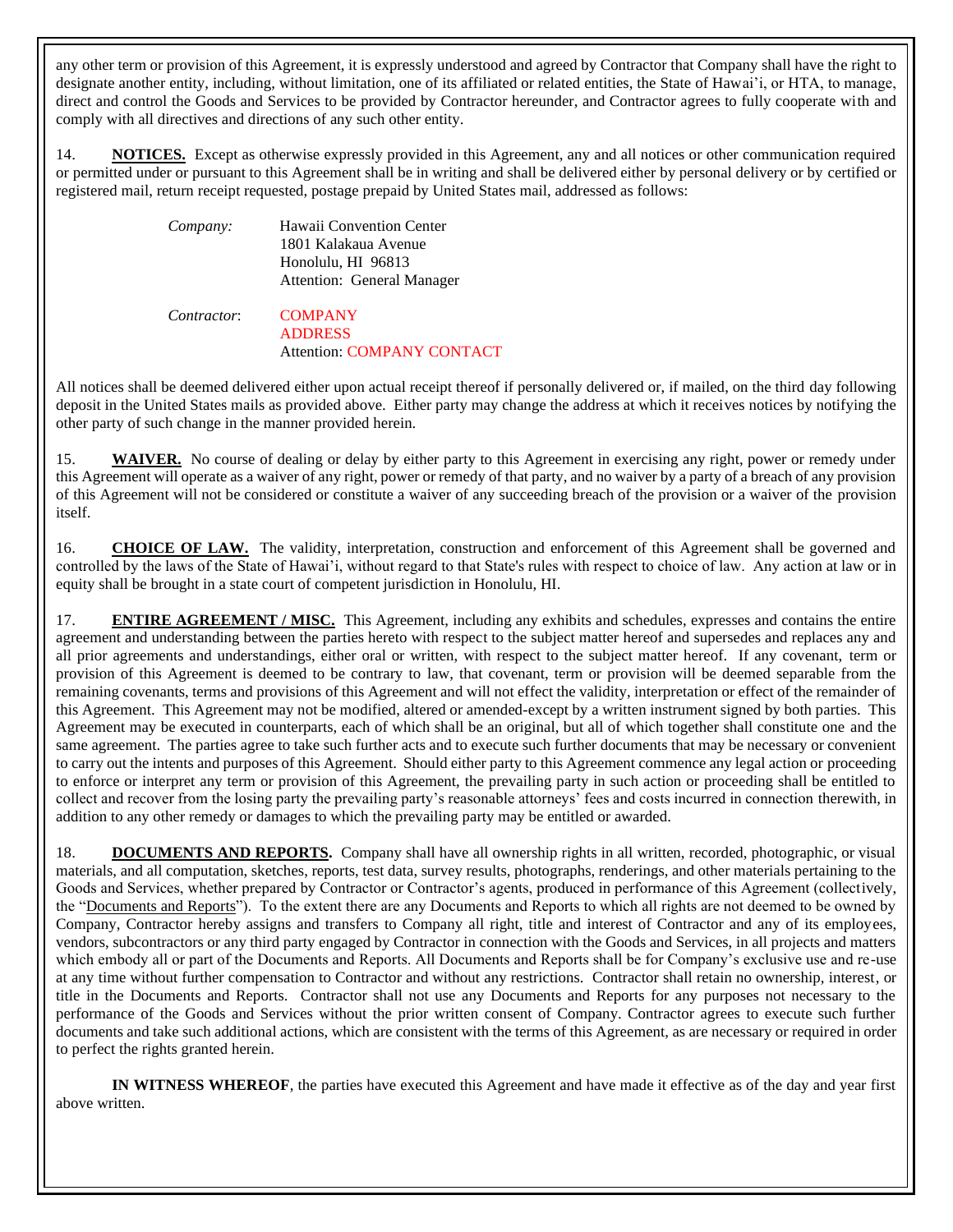# **CONTRACTOR:**

| By:    |  |  |
|--------|--|--|
| Name:  |  |  |
| Title: |  |  |

## **COMPANY:**

| By:    |  |
|--------|--|
| Name:  |  |
| Title: |  |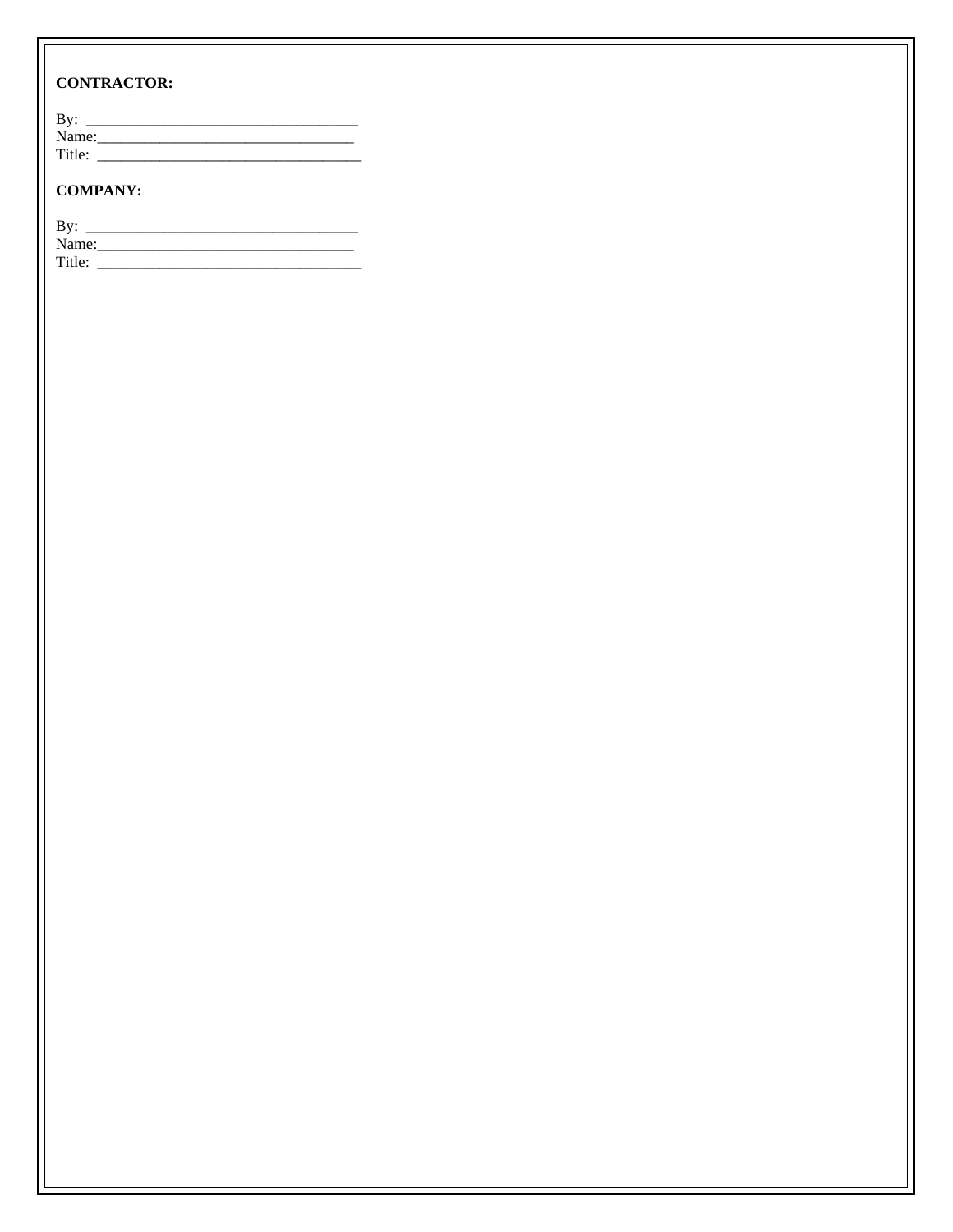## **Exhibit A**

#### **Goods and Services and Compensation**

#### **Goods**

#### DESCRIBE

#### **Services**

#### **DESCRIBE**

#### **Compensation**

For full and complete compensation for the Goods and Services, Company shall pay Contractor:

### DESCRIBE

SCHEDULE. Time is of the essence.

COMMENCEMENT. Contractor agrees to begin providing the Goods and Services as soon as possible after the execution of this Agreement, and to complete the Goods and Services according to Company's work schedule, as may be amended from time to time.

(i) SUBSTANTIAL COMPLETION. Unless otherwise expressly agreed to in writing, Contractor shall achieve substantial completion of the Goods and Services no later than end of business on DATE (the "Substantial Completion Date"). Substantial completion of the Goods and Services shall occur upon Contractor's completion of the Goods and Services in good and workmanlike manner; in compliance with all applicable laws, this Agreement and all plans, specifications, drawings or other supplements concerning the Goods and Services approved in writing by Company; subject only to punch list items which do not impair the use of the improvements constructed as part of the Goods and Services; upon receipt of all applicable governmental approvals and sign-offs permitting the legal use and occupancy of the improvements constructed as part of the Goods and Services; and upon the Contractor causing Facility to be free from all construction debris, materials and other waste, as well as all tools, construction equipment and machinery

(ii) DELAY DAMAGES. Contractor shall not be entitled to monetary or consequential damages of any kind for delay in the project, regardless of cause, however, Contractor shall be responsible to Company for damages resulting from delay caused by Contractor or any of Contractor's subcontractors or materials. Contractor shall pay Company as liquidated damages the amount of revenue lost by Company by reason of failure to provide seating for paid, ticketed guests (the "Liquidated Damages") if Contractor does not complete the Goods and Services by the Substantial Completion Date or Final Completion Date, as applicable.

SUBMITTALS. Contractor shall prepare, review, stamp with approval (or obtain such stamped approval as required) and submit all samples, structural calculations, plans, shop drawings and product data (the "Submittal") as may be directed by Company and shall not perform Goods and Services without approved/stamped Submittals. Contractor shall submit the Submittal to Company prior to commencement of installation.

CHANGES IN THE GOODS AND SERVICES. Contractor shall provide additional Goods and Services only with prior written authorization from Company. Contractor shall not modify the Goods and Services without the prior written authorization of Company. Contractor shall not perform any additional work without express written approval of Company.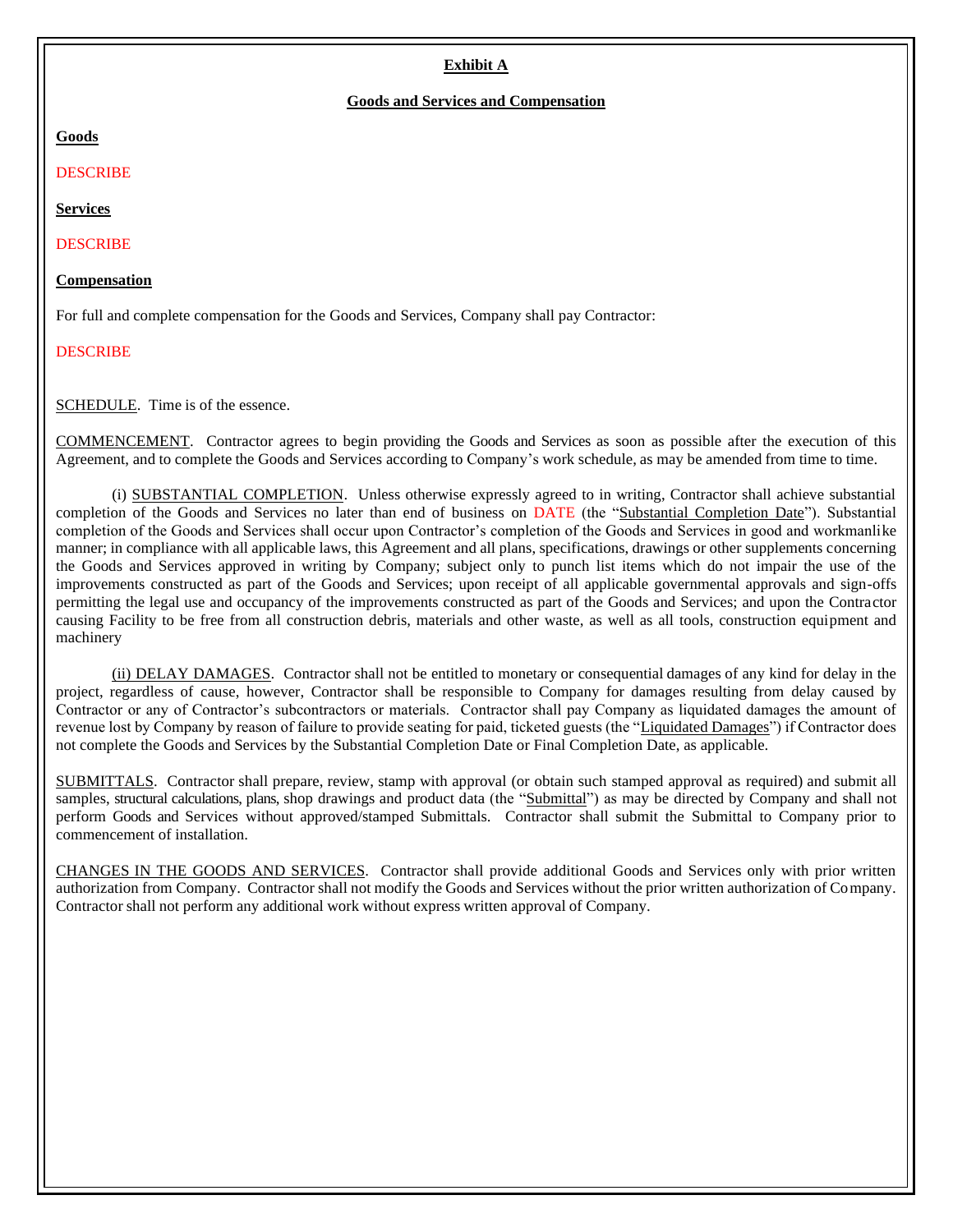## **EXHIBIT B**

# **HAWAI'I CONVENTION CENTER**

# **HEALTH & SAFETY PROCEDURES – SECTION 1 – CONTRACTOR POLICY**

**(See Attached)**